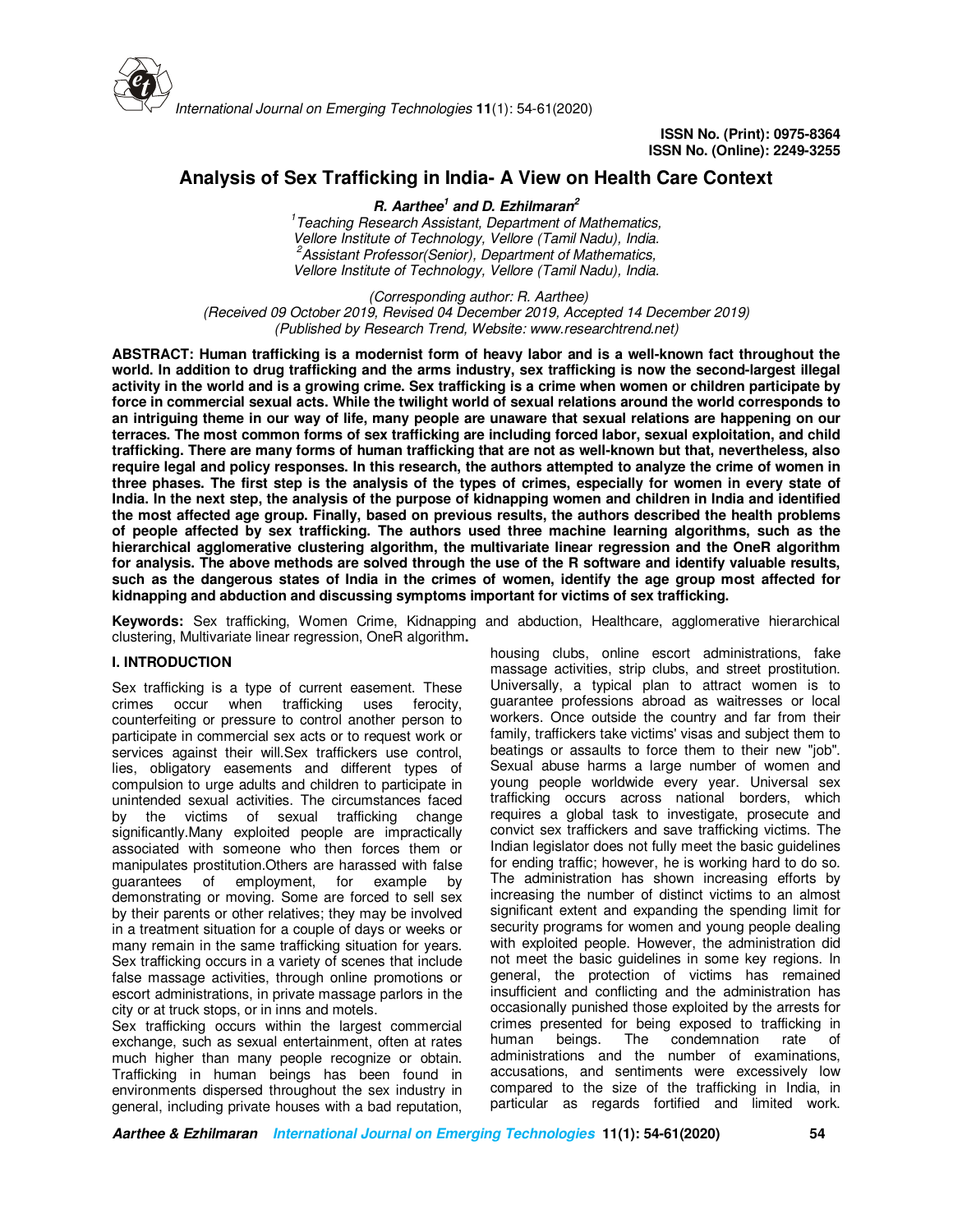Regardless of reports of some complicit authorities in the trafficking, the government did not report having explored these allegations.

As the 2018 report indicates, the government has expanded its efforts to protect victims. The National Crime Records Bureau (NCRB) detailed the government's recognizable evidence of 22,955 unfortunate victims in 2016, contrasted and 8,281 of each 2015. The NCRB explained that 11,212 victims were mistreated in limited jobs, 7,570 abused in sex trafficking, 3,824 vaguely abused and 349 abused in a limited marriage, although it is vague if limited marriage cases directly cause limited work or sex trafficking.

The government did not disaggregate the type of abuse experienced by the age, sex or nationality of the person in question and incorporated few crimes of non-treats in his general number of victim statistics, so the accompanying data 162 included a larger number of people who distinguished the absolute number of victims of trafficking. The government has distinguished 7238 women, 5532 young women as victims of trafficking. The government has generally maintained its efforts to anticipate human trafficking. In January 2018, the administration revealed that relief areas had been established in 33 major railway stations to provide rapid assistance to unaccompanied youth, who could be defenseless against abuse, including trafficking.

In the excitement of distinguishing the basic social powers that strengthen prostitution, have denied the prostitute any work other than that of a passive victim [1]. They asked that women also include innocent sexual intercourse, women who "fell" into illegal sexual relations. They accepted that prostitution was degraded so that no woman could choose her openly, even with the general level of opportunity with which women could be wives or workers. Sarkar et al conducted a crosssectional survey based on a group of prostitutes in West Bengal, eastern India, to understand sex trafficking, cruelty, organizational skills and HIV contamination in them [2]. The test reported that trafficking victims faced more barbarism, including sexual brutality, and sexual cruelty was related to the acquisition of HIV in them. Lately, the growing concern about brutality against women around the world has put "trafficking" in universal motivation and in its association with the sex business, fortified work and exploitation and the different types of human rights violations.

# **II. BACKGROUND**

Silverman investigates the systems and environments identified with the exploitation of sex trafficking between women and young people in South Asia rescued by the brothels of Mumbai, India [3]. John Frederick examined the legend of sex trafficking from Nepal to India. The creators examined the discourse on sex trade from Nepal to India among non-governmental neighborhood associations (NGOs), accomplices of donors, scholastics and governments, which developed from a small series of consultations and theories to a complex exchange and progressively refined [4]. Wirth *et al.*, (2013) [5] investigated whether the relationship between sex trafficking and HIV could be clarified without the opinion of someone else about limited prostitution or youthful age when prostitution was accessed using cross-sectional information gathered from 1814 adult

prostitutes in Karnataka, India. Hennink and Simkhadaoffers a clearer understanding of the procedure and environment of sexual relations from Nepal using the information on trafficking in women [6]. Falb *et al*., (2011) [7] focused on women and young women who had been treated for sexual abuse were expelled from the police or fled and received help from sanalapp, an NGO based in Calcutta [7]. The results show the perseverance of sex trafficking within Calcutta while presenting the need to anticipate traffic, particularly due to the high rate of HIV disease among women and young women.

Chattopadhyay and McKaigargue that prostitutes can be compromised and released, that HIV/AIDS control and law enforcement actions in India should feel that ad hoc advances in condom use or similar projects will not be convincing, controlling HIV/AIDS; and that more and more in-depth training for the improvement of prostitutes' living conditions questions the possible anticipation of HIV/AIDS [8]. Ghoshhas struggled to analyze the nature, causes, modalities, and volumes of negotiations in a nation that has recently become a vulnerable target in the place of South Asia for trafficking and trafficking in human beings [9]. The researcher basically analyzes the effect of these efforts with reference to models, political and experimental difficulties in the accumulation of information and the restrictions of universal law [10]. The creator presents two competitions of prevalent female activists promoted by activists against sex work and sex work that have influenced the practice of the activist identified with sex work [11]. The researcher analyzes the transnational traffic of young men and women in Nepal in India. Furthermore, the creator talks about the fact that the administration of India and Nepal is progressively working in the battle against the agreement [12]. The author records the land where women sell sex in Kerala since 1995 and their efforts to secure their rights [13]. The above is a part of the pieces of literature that depend on the sex trade. The literature on definitions and components of the danger related to sexual treatment is under development; however, the writing of the work of health workers with the intention of sex traffickers is even more limited. It is gradually perceived that health workers perform important work in identifying victims, distinguishing between tests and reactions and as supporters, in teams with national, provincial and neighboring organizations to draw attention to sex trafficking as a general medical problem and to meet the needs of exploited young people and adults and allinclusive survivors. Currently, the creators have analyzed some written works that depend on sexual treatment and medicinal services.

Chaffee and English provide a summary of the meanings of sexual trafficking and commercial sexual abuse, providing variables, welfare outcomes, victim recruitment and distinctive tests and reactions from medical service providers [14]. The creators presented the current educational contributions on human treatment for a group of viewers of social security and provide suggestions to further improve the educational program [15]. The creators have captured another point of view on this kind of brutality based on the sexual orientation of the people who have an exceptional point of view and an intimate learning of the push factors and strength, the health needs of the victims, the goods and

**Aarthee & Ezhilmaran International Journal on Emerging Technologies 11(1): 54-61(2020) 55**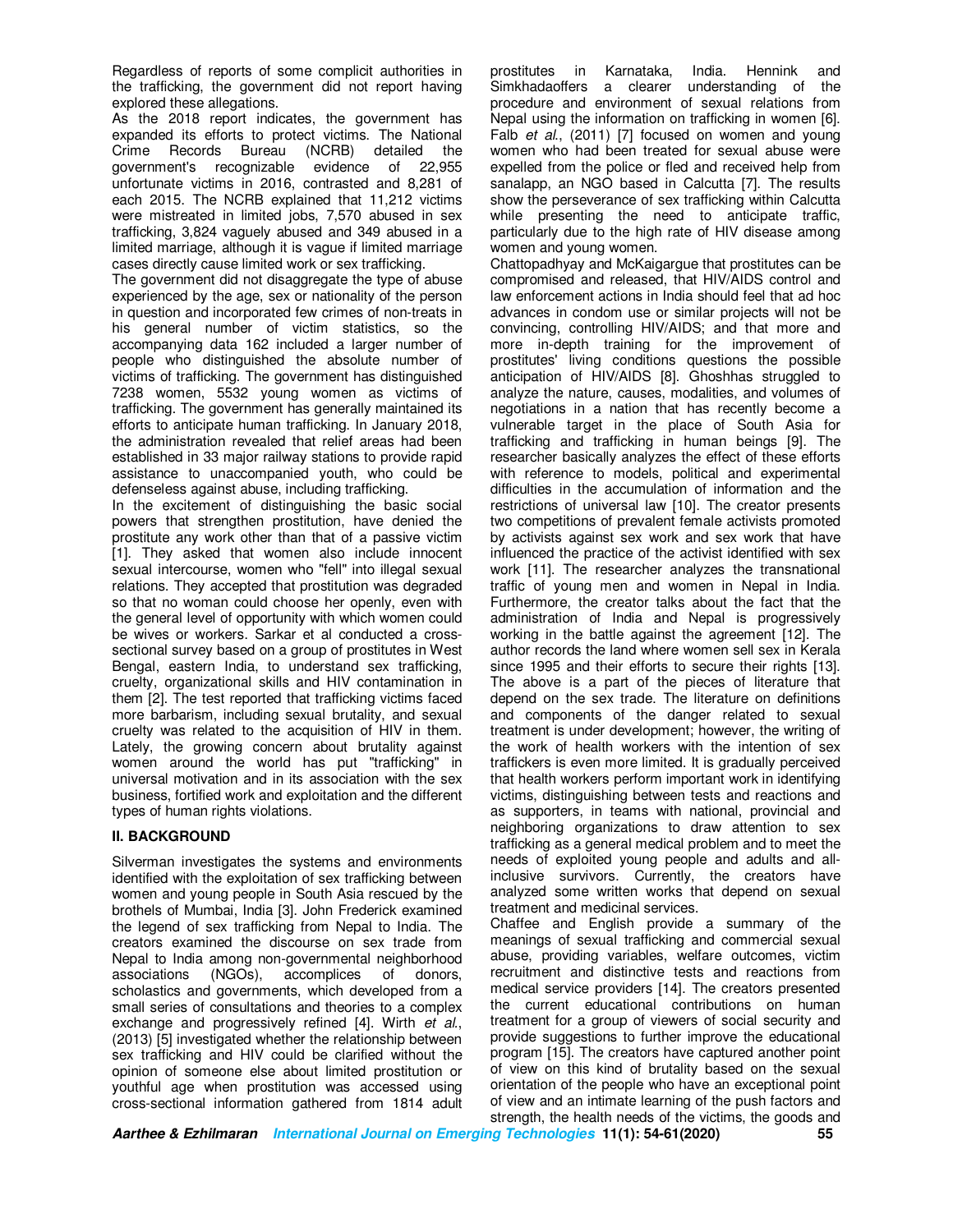practices current accessible in the health system and barriers to care [16]. Researchers hope to probe medical students and prove the doctor's awareness of residential child sex trafficking and whether respondents accept that traffic awareness is essential for their education [17]. Alvari *et al.,* [18] present a semisupervised learning approach that is prepared from the information accessible by name and without labeling and is evaluated in unseen data with further specialized verification. Some researchers influence the printed data of the 'Back page' site used for the notification ordered to perceive potential examples of human trafficking activities that are displayed on the web and identify advertisements of great interest for authorization of the law to manually label a small part of the traced data [19]. Tong *et al*., (2017) [20] built a thorough discovery of commercial promotions, structured and prepared a deep multimodal model called a deep human trafficking network. A detailed research was carried out by some researchers about big data predictive analytics (BDPA). The authors discussed current and past trends on BDPA from the last ten years and applying Machine Learning algorithms in BDPA [21]. Some researchers discussed the strategies for organization, k-anonymization, and distributed privacypreserving data processing. Moreover, the authors discussed the procedure and theoretical limits related to privacy-preservation over high dimensional knowledge sets [22].

There are approximately 800,000 people trafficked across international borders annually and, of these, 80% are women or girls and 50% are minors. The global sex trade is the fastest growing form of commerce, worth \$32 billion annually.Victims of sex trafficking acquire adverse physical and psychological health conditions and social disadvantages. Victims may face legal barriers, where the traffickers will confiscate or sequester all forms of immigration and citizenry documentation. Language barriers, fear, limited knowledge, and lack of money are other barriers that women and girls may face to prevent them from escaping the sex trafficking ring.Health care professionals can work to improve the screening, identification, and assistance of victims of sex trafficking in a clinical setting and help these women and girls access legal and social services. After the evaluation of the literary works, the authors recognize that there is a need between the crime of women particularly influenced by the age group of women in the motivation behind kidnapping and abduction, finally, with the help of Primary Data, in particular in the Tamil Nadu, of women who trade sexually. Side effects of common health problems in women affected by sex trafficking. For this type of analysis, female crime was analyzed through the hierarchical agglomerative grouping, the target of kidnapping and kidnapping analyzed by the multivariate linear regression and by the data on sexual traffic analyzed by the OneR algorithm.

Based on the results, the author identifies the ideas in the data and produces some solutions. The data was collected by the NCRB. Two sets of data were used for this investigation, the crimes against women in India and the purpose of abductions. Therefore, primary data was collected in the health department to analyze the health problems caused by sex trafficking.

#### **III. RESULTS AND DISCUSSION**

#### *A. Agglomerative Hierarchical Clustering*

Agglomerative Hierarchical Clustering (AHC) is an iterative strategy whose directive is simple.The reason begins by calculating the disparity between the objects N. At that point, two articles that, grouped together, formed a class that involved these two objects [23]. At that point, the difference between the class and the different N-2 elements is determined using the agglomeration model. The two elements or classes of articles whose grouping limits the agglomeration standard are clustered.This procedure continues until all objects have been clustered together. These progressive clustering activities produce a binary clustering tree (dendrogram), whose root is the class that contains each of the observations [24]. This dendrogram represents a hierarchy of partitions. So it is conceivable to choose a package by truncating the tree to a certain level, the level depends on the limits characterized by the customer or by increasingly objective criteria.

**Algorithm:** Agglomerative clustering can be presented in the following unified way. Let  $(d_{ij})$  be dissimilarity in

the entity-to-entity matrix. Initially, each of the cases is considered as a single cluster. The main steps of the algorithm are as follows.

**Step 1:** Find the minimum value  $d_{i^*j^*}$  in the dissimilarity matrix, and merge clusters *i* ∗ and

 $h(i^* \cup j^*)$ .

**Step 2:** Transform the distance matrix, substituting one new row and column  $i * \cup j *$  instead of the rows and columns *i\*, j\**, with its dissimilarities defined as

$$
d_{i,i^* \cup j^*} = F(\mathbf{d}_{ii^*}, d_{ij^*}, d_{i^*j^*}, h(i), h(i^*), h(j^*))
$$

Where  $F$  is a fixed function and  $h(i)$  is an index function defined for every cluster recursively.

 $h(i^* \cup j^*) = d(i^*, j^*), h({i}) = 0$  for all  $i \in I$ . If the number of clusters obtained is larger than 2, go to step 1, else End.

```
Given:
A set X of objects \{x_1,...,x_n\}A distance function dist(c_1, c_2)for i = 1 to n
    c_i = \{x_i\}end for
C=\{c_1,\ldots,c_n\}l = n + 1while C.\textsf{size} > 1 do
      - (c_{min1}, c_{min2}) = minimum dist(c_i, c_j) for all c_i, c_j in C
      - remove c_{min1} and c_{min2} from C
     - add \{c_{min1}, c_{min2}\} to C
      - l = l + 1end while
```
The result of the agglomerative procedure can be represented as a tree, the singletons use in the lowest level, and every merging is shown by a node of a higher level connected with the two cluster nodes merged. The height of the merged cluster  $i^* \cup j^*$  node is proportional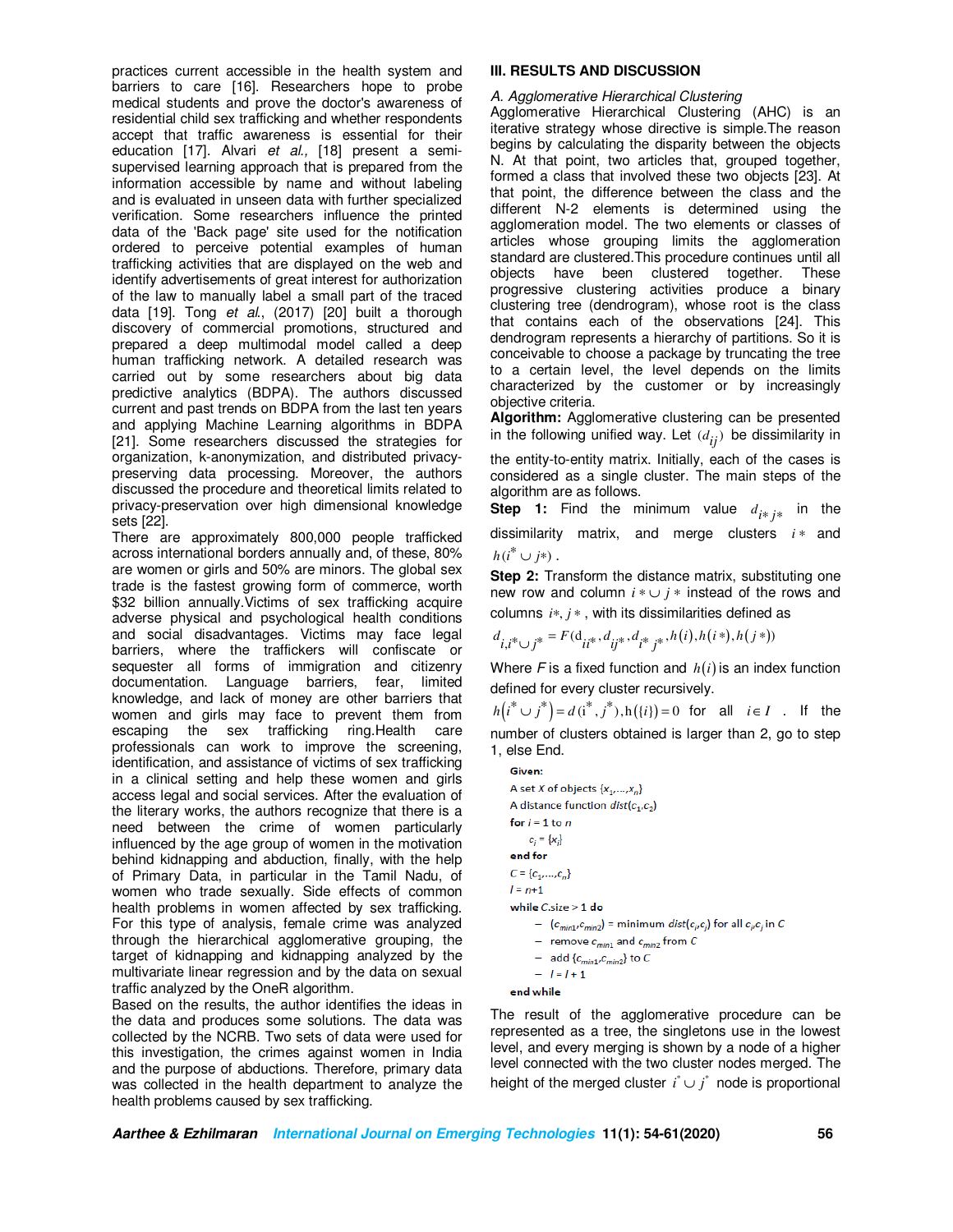to the index function  $h(i^* \cup j^*)$  .There are several popular specifications of the method:

*Nearest Neighbour (Single-Link):* the between cluster distance  $\,d_{\,\imath^*\,j^*}$  is defined as the minimum of the distance

$$
d_{ij}
$$
 by all  $i \in i^*, j \in j^*; d_{i,i^* \cup j^*} = \min(d_{ii^*}, d_{ij^*})$ .

*Farthest Neighbour (Complete Link):* the between cluster distance  $d_{\left\lfloor \frac{k}{l} \right\rfloor}$  is defined as the maximum of the

distance  $d_{ij}$  by all  $i \in i^*$ ,  $j \in j^*$ ; $d_{ii^* \cup j^*} = \min(d_{ii^*}, d_{i,j^*})$ . *Average Neighbour (Average Link):* the between cluster distance  $d_{i^*j^*}$  is defined as the average of the distance

by

 $i \in i^*, j \in j^*; d_{i, i^* \cup j^*} = \left( n_{i^*} d_{i i^*} / (n_{i^*} + n_i) + n_{j^*} d_{i j^*} / (n_{j^*} + n_i) \right)$ 

Using the aforementioned methods of hierarchical agglomerative clustering in the data set on women's crimes, the authors cluster the crimes in each state of India. To perform cluster analysis, it must be necessary to build a detailed model of the different states. It would save a considerable amount of time and effort by grouping similar types of states, building a detailed model for only one of the typical states of each group and then expanding from these models to estimate the results for all utilities. Before using a clustering technique, the data must be normalized or standardized; Distance can be calculated between groups using the Euclidean metric. The sample values are provided in Table 1.

#### **Table 1: Sample values of the distance matrix.**

| 11481.4193  |           |          |             |          |             |
|-------------|-----------|----------|-------------|----------|-------------|
| 110.654253  | 11443.13  |          |             |          |             |
| 2758.47092  | 9595.395  | 2671.258 |             |          |             |
| 6022.351277 | 7774.1111 | 5986.474 | 4580.98675  |          |             |
| 62.841793   | 11440.24  | 76.72383 | 2701.4548   | 5983.726 |             |
| 2910.327629 | 9452.014  | 2825.687 | 1757.22695  | 4829.68  | 2869.453987 |
| 14.917957   | 11478.42  | 117.7424 | 2763.78259  | 6024.958 | 66.222765   |
| 35.265229   | 11453.16  | 131.0545 | 2765.97515  | 6021.906 | 72.783615   |
| 1551.618041 | 10024.67  | 1492.082 | 1590.875231 | 4857.1   | 1503.557237 |

The above results are obtained with the hierarchical agglomerative clustering method. The authors were grouped for each crime in the states of India. The algorithm has grouped a greater amount of violation in the state of Uttar Pradesh. Similarly, the abduction and kidnapping in the state of Madhya Pradesh, death by dowry in Uttar Pradesh, cruelty by husband or relatives in three states such as Maharashtra, Uttar Pradesh, and Andhra Pradesh. The attack on women with the intention of angering their modest crime had a greater

number in the state of Madhya Pradesh. The insult to women's modesty occurs mainly in the two states such as Andhra Pradesh and Uttar Pradesh. Bihar participated more in importing girls from foreign countries. In analyzing the total crimes of women, the algorithm shows that Uttar Pradesh is the most dangerous state for female crimes, in addition to the states of Uttar Pradesh, Andhra Pradesh, and Maharashtra which also involve more female crimes which are represented in Fig. 1.



**Aarthee & Ezhilmaran International Journal on Emerging Technologies 11(1): 54-61(2020) 57 Fig. 1.** Cluster dendrogram of total women crime.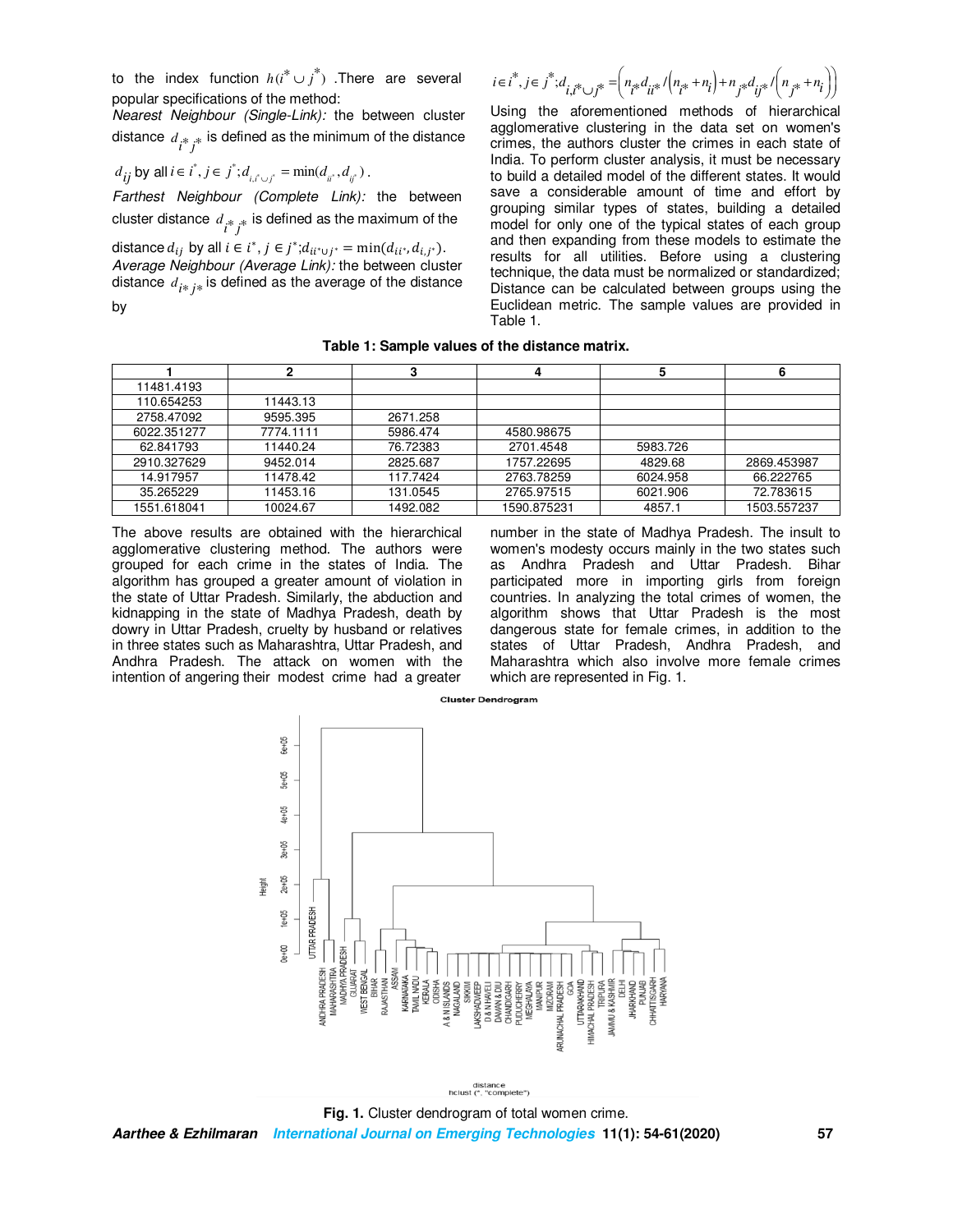#### *B. Multivariate linear regression*

This is quite similar to the simple linear regression model, but with multiple independent variables contributing to the dependent variable and hence multiple co-efficient to determine and complex computation due to the added variables. The equation of multivariate linear regression is,

$$
Y_i = \alpha + \beta_1 x_i^{(1)} + \beta_2 x_i^{(2)} + \dots + \beta_n x_i^{(n)}
$$

 $Y_i$  is the estimate of  $i^h$  component of a dependent

variable y having *n* independent variables and  $x_i^j$ denotes the *i th* component of the *j th* independent variable or feature similarly cost function is as follows,

$$
E(\alpha, \beta_1, \beta_2, ..., \beta_n) = \frac{1}{2m} \sum_{i=1}^{m} (y_i - Y_i)
$$

where *m* data points in training data and *y* is the observed data of the dependent variable.

**Model formulation:** The purpose of kidnapping and abduction datasets contains 721 observations and 13 variables. By using multivariate linear regression it's easier to identify the female age group affected in the purpose of kidnapping and abduction. Using data visualization tools it's clearly shown in Fig. 2 that for illicit intercourse purposes only the large numbers of girls are kidnapped by the culprits.



**Fig. 2.** Rates of the purpose of kidnapping.

**Model building:** The multivariate regression model is an estimated group name as a function of different age groups.

Group Name =  $\beta_0 + \beta_1$ .10 years  $+\beta_2$ .10 – 15 years  $+\beta_3$ .15 – 18 years

 $+\beta_4$ .18 – 30 years  $+\beta_5$ .30 – 50 years  $+\beta_6$ . above 50 years

The multivariate linear regression model provides the following equation for the age groups of affected women in the purpose of Kidnapping and Abduction.

|  |  |  | Table 2: Interpretation of kidnapping and abduction. |
|--|--|--|------------------------------------------------------|
|--|--|--|------------------------------------------------------|

|                         | <b>Estimate</b> | <b>Std.Error</b> | t value  | $Pr (>=  t )$        |  |
|-------------------------|-----------------|------------------|----------|----------------------|--|
| (Intercept)             | 2.023664        | 0.31304          | 64.645   | $<$ 2e-16 ***        |  |
| Female_upto_10_Years    | $-0.10799$      | 0.042172         | $-2.561$ | $0.01065*$           |  |
| Female 10 15 Years      | $-0.02276$      | 0.007028         | $-3.238$ | $0.00126$ **         |  |
| Female 15 18 Years      | 0.007594        | 0.002415         | 3.145    | $0.00173$ **         |  |
| Female 30 50 Years      | $-0.00556$      | 0.001097         | $-5.068$ | $-5.0685.12e-07$ *** |  |
| Female 10 15 Years      | 0.011009        | 0.003608         | 3.051    | 0.00236              |  |
| Female above 50 Years   | 0.010969        | 0.013437         | 0.816    | 0.41459              |  |
| Residual standard error | 0.778           |                  |          |                      |  |
| Multiple R-squared      | 0.818           |                  |          |                      |  |
| Adjusted R-squared      | 0.811           |                  |          |                      |  |
| F-statistic             | 14.71           |                  |          |                      |  |
| 6.90E-16<br>p-value     |                 |                  |          |                      |  |

Based on previous results, we can conclude that women with an age range of 18-30 years are the most important group for kidnapping and abduction. Subsequently, the 10-15 and 15-18 age group belongs to the same category and is the most significant group. Women with a 10-year age group are less significant than other age groups. Females between 30-50 years are less preferable. Women over the age of 50 have no significant impact on the purpose of the abduction. The model explains the 81.1% variance in the data.

#### *C. OneR algorithm*

The health problems encountered in victims of trafficking are largely the result of several factors: food deprivation and sleep, scandalous pressure, risks of movement, ferocity (physical and sexual) and risky work.Since most of the exploited people do not have easy access to medical services, when they arrive at an all-around doctor, medical problems progress much [25]. These women are at high risk of contracting various sexually transmitted diseases and often there are screams of limited and dangerous premature births, physical abuse and torments, which can cause broken

bones, injuries, dental problems (for example, tooth loss) and burns of cigarette.

Psychological violence causes high rates of posttraumatic stress, discouragement, a self-destructive idea, chronic drug use and a large number of substantial side effects [26]. When suppliers got information about their encounters with trafficking victims, they revealed that these exploited people are less stable, are increasingly disconnected, have greater fear, progressively serious injuries and more important mental health needs than other victims of crime.A trafficking victim can take the same time from the provider to 20 victims of domestic violence [27]. The following is a list of common problems seen in victims of trafficking. Anxiety, Chronic pain, Cigarette burns, Complications from unsafe abortion, Contusions,<br>Gastrointestinal problems, Depression, Fractures, problems, Depression, Fractures, Gastrointestinal problems, Headaches,Oral health problems, Pelvic pain, Posttraumatic stress disorder, Sexually transmitted infections, Suicidal ideation,Unhealthy weight loss, Unwanted pregnancy, Vaginal pain.

**Aarthee & Ezhilmaran International Journal on Emerging Technologies 11(1): 54-61(2020) 58**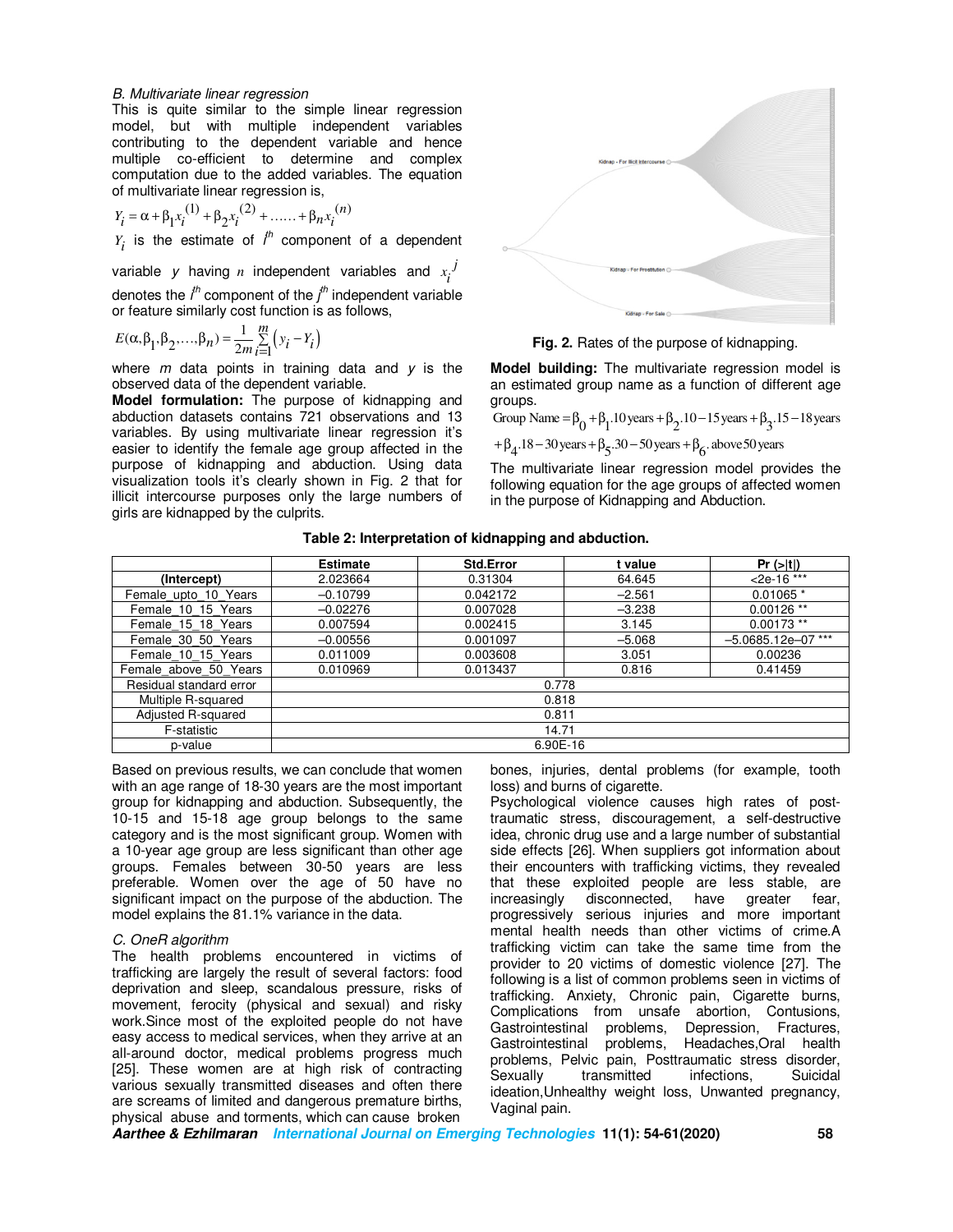The above are common diseases that occur in women affected by sex trafficking.For this analysis, the authors used the primary data of the people involved and classified the data based on the symptoms and, using the decision rule, the authors identify the most common symptoms of women affected by sexual trafficking.The algorithm used in the decision rule is the OneR algorithm

A decision principle is a basic IF-THEN statement that includes a condition and a prediction. We can use a solitary choice guide or a combination of some principles to make a prediction. The decision rules pursue a general structure. IF the conditions are met, THEN make a forecast.The decision-making principles are probably the most interpretable forecast models. There are approaches to obtaining information.The OneR algorithm takes the principles of a solitary component. OneR is described by its simplicity, its interpretability in its use as a reference point.

The OneR algorithm recommended by Holte is one of the simplest rule induction algorithms. From each of the salient points, OneRchooses the one that transmits the greatest amount of data on the result of interest and makes the principles of the choice of this element. Despite the name OneR, which means "One rule", the algorithm produces more than one principle. It is really a guide for each of the elements of estimation of the best characteristic. The following are some favorable circumstances of the calculation.

Discretize the continuous features by choosing appropriate intervals. For each feature: (i) Create a cross table between the features values and the categorical outcome (ii) For each value of the feature, create a rule which predicts the most frequent class of the instances that have this particular feature value. Calculate the total error of the rules for the feature. (i) Select the feature with the smallest total error OneR always covers all instances of the dataset, since it uses all levels of the selected feature. Missing values can be either treated as an additional feature value or be imputed beforehand.

Now use the primary data of sex trafficking women to test the OneRule algorithm. All continuous input features were discretized into their 5 quantiles. The following rules are created and it is represented in Table 3.

The characteristic of the disease was chosen by OneRule as the best predictive feature. Since AIDS, post-traumatic stress disorder, chronic pain, suicidal ideation, and depression are rare, for every rule the majority class and, therefore, the expected label is always moderate and Minor, which is of little use. It makes no sense to use the tag prediction in this unbalanced case. The cross-table between the "Diseases", "Symptoms" intervals and the prediction along with the percentage of women who deal sexually with the aforementioned diseases is more instructive. The rules of decision of the sample are mentioned in Table 4.

#### **Table 3: Sample data on sex trafficking women.**

| S.No. | <b>Diseases</b>                  | <b>Symptoms 1</b>                            | <b>Symptoms 2</b> | <b>Symptoms 3</b>                   | <b>Risk</b> | Result |
|-------|----------------------------------|----------------------------------------------|-------------------|-------------------------------------|-------------|--------|
| 1.    | <b>AIDS</b>                      | Skin rashes and<br>skin sores                | Swollen glands    | Fever                               | Major       | Yes    |
| 2.    | Posttraumatic<br>stress disorder | Sexual violence                              | Terrorist attack  | Eating<br>disorders                 | Minor       | No     |
| 3.    | Chronic Pain                     | Muscle aches                                 | Loss of stamina   | Anxiety                             | Moderate    | Yes    |
| 4.    | Suicidal<br>ideation             | Doing risky or<br>self-destructive<br>things | Feeling trapped   | Withdrawing<br>from social<br>media | Moderate    | Yes    |
| 5.    | Depression                       | Suicidal<br>thoughts                         | Loss of interest  | Irritability                        | Minor       | No     |

#### **Table 4: Sample of IF-THEN rules.**

| Rules:                                               |                                                   |  |
|------------------------------------------------------|---------------------------------------------------|--|
| <b>IF</b> Symtoms.1 = burning pain                   | <b>THEN</b> Chronic Pain = Yes                    |  |
| <b>IF</b> Symtoms.1 = Combat exposure                | <b>THEN</b> Posttraumatic Stress Disorder= Yes    |  |
| <b>IF</b> Symtoms.1 = Developing personality changes | <b>THEN</b> Suicidal Ideation $=$ No              |  |
| <b>IF</b> Symtoms $1 =$ Doing risky or               | <b>THEN</b> Suicidal Ideation $=$ Yes             |  |
| <b>IF</b> Symtoms. $1 =$ fatigue                     | <b>THEN</b> Chronic Pain = $No$                   |  |
| <b>IF</b> Symtoms.1 = Feelings of emptiness          | <b>THEN</b> Depression = $yes$                    |  |
| <b>IF</b> Symtoms.1 = insomnia                       | <b>THEN</b> Depression = No                       |  |
| <b>IF</b> Symtoms.1 = Menstrual Changes              | <b>THEN</b> AIDS = $No$                           |  |
| <b>IF</b> Symtoms.1 = muscle aches                   | <b>THEN</b> Chronic Pain $=$ Yes                  |  |
| <b>IF</b> Symtoms.1 = Pelvic Inflammatory diseases   | <b>THEN AIDS= No</b>                              |  |
| <b>IF</b> Symtoms.1 = Physical assault               | <b>THEN</b> Posttraumatic Stress Disorder $=$ Yes |  |
| <b>IF</b> Symtoms.1 = sexual violence                | <b>THEN</b> Posttraumatic Stress Disorder = No    |  |
| <b>IF</b> Symtoms.1 = Skin rashes and skin sores     | <b>THEN</b> AIDS $=$ Yes                          |  |
| <b>IF</b> Symtoms.1 = suicidal thoughts              | <b>THEN</b> Depression = $No$                     |  |
| IF Symtoms.1 = Talking about suicide                 | <b>THEN</b> Suicidal Ideation= Yes                |  |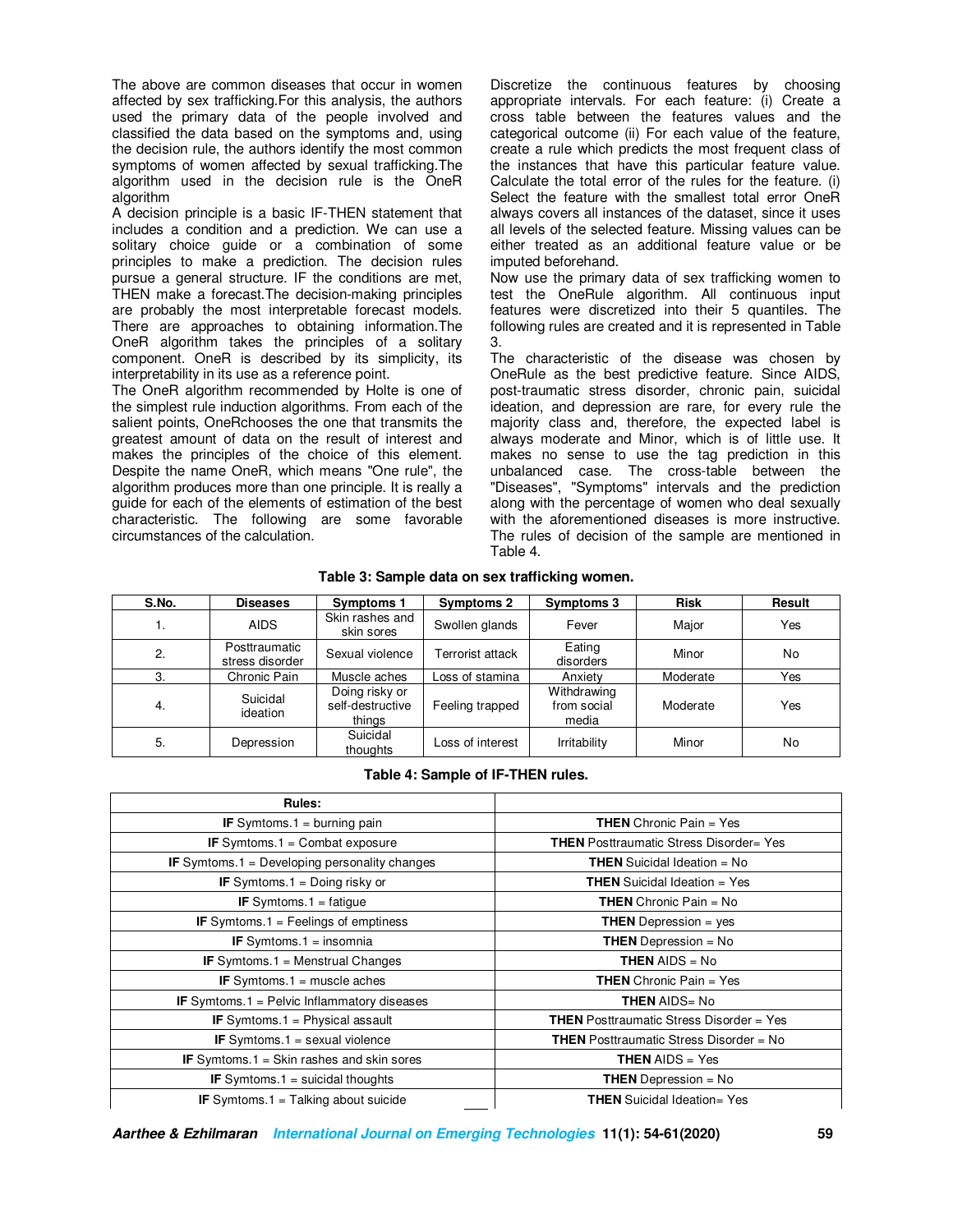When comparing with three symptoms, for symptom 1, 99%, symptom 2, 96% and symptom 93% this is represented in Table 5.

**Table 5: Confusion matrix.** 

| <b>Prediction</b> | No   | <b>Yes</b> | Yes  | Sum  |
|-------------------|------|------------|------|------|
| No                | 0.47 |            |      | 0.47 |
| Yes               |      | 0.07       |      | 0.07 |
| Yes               |      |            | 0.47 | 0.47 |
| Sum               | 0.47 |            | .4   |      |

So the concludes that IF a person has symptom 1 with the common diseases THEN the person has a chance of occurring common sex trafficking diseases is shown in Fig. 3.



**Fig. 3.** OneR model diagnostic plot.

### **IV. CONCLUSION**

Sex trafficking is a major general medical problem, both locally and universally. Healthcare professionals are regularly leading experts to communicate with trafficking victims who are still in captivity. Expert assessment and supplier interview skills increase their willingness to distinguish trafficking victims. The first clustering analysis shows that the total crimes against women occurred in the two states like Uttar Pradesh and Andhra Pradesh in India. The following analysis shows the age group most affected by the crime of sex trafficking. The result shows that the age group between 18 and 30 is the most affected by the problem of sex trafficking. Finally, we analyze the symptoms of a common health problem in women dealing with sex and the result concludes that people with IF have common diseases when symptom 1 is true, THEN the person has a common disease problem. Sex trafficking is a thenoteworthy worldwide medical issue, one that all medicinal services suppliers can't overlook. Despite the fact that dealing exploited people are probably not going to have sufficient and convenient access to human services, a few unfortunate casualties will be found in ladies' medicinal services rehearses for STIs, pregnancy, as well as premature birth administrations. Health care providers ought to be set up to recognize, treat, and help victims of dealing as a feature of their customary clinical practice. The government should appoint a qualified individual to teach young people, tutors, network people, and experts to combat sex trafficking by recognizing the warning signs.Not only the administration or the political people but, the public people also work in contact from the beginning with state and government officials to enforce the laws so that buyers and traffickers will go to prison and the survivors are insured.

# **V. FUTURE SCOPE**

The author analysis sex trafficking in India. In the future try to address online sexual exploitation, otherwise known as cybersex trafficking, refers to the act of forcing children to illegal sex video. These videos are streamed to online predators from anywhere in the world in realtime, in most cases, by their own parents or relatives. An analysis is needed to identify the cybersex trafficking in India.

**Conflict of Interest.** The authors declare no conflict of interest.

### **REFERENCES**

[1]. Kempadoo, K., Sanghera, J., & Pattanaik, B. (2015). Trafficking and prostitution reconsidered: New perspectives on migration, sex work, and human rights. Routledge.

[2]. Sarkar, K., Bal, B., Mukherjee, R., Chakraborty, S., Saha, S., Ghosh, A., & Parsons, S. (2008). Sextrafficking, violence, negotiating skill, and HIV infection in brothel-based sex workers of eastern India, adjoining Nepal, Bhutan, and Bangladesh. *Journal of health, population, and nutrition*, *26*(2), 223-231.

[3]. Silverman, J. G., Decker, M. R., Gupta, J., Maheshwari, A., Patel, V., Willis, B. M., & Raj, A. (2007). Experiences of sex trafficking victims in Mumbai, India. *International Journal of Gynecology & Obstetrics*, *97*(3), 221-226.

[4]. Frederick, J. (2017). The myth of nepal-to-india sex trafficking: its creation, its maintenance, and its influence on anti-trafficking interventions. In *Trafficking and Prostitution Reconsidered* (pp. 127-147). Routledge.

[5]. Wirth, K. E., Tchetgen Tchetgen, E. J., Silverman, J. G., & Murray, M. B. (2013). How does sex trafficking increase the risk of HIV infection? An observational study from southern India. *American journal of epidemiology*, *177*(3), 232-241.

[6]. Hennink, M., & Simkhada, P. (2004). Sex trafficking in Nepal: context and process. *Asian and Pacific Migration Journal*, *13*(3), 305-338.

[7]. Falb, K. L., McCauley, H. L., Decker, M. R., Sabarwal, S., Gupta, J., & Silverman, J. G. (2011). Trafficking mechanisms and HIV status among sextrafficking survivors in Calcutta, India. *International Journal of Gynecology & Obstetrics*, *113*(1), 86-87.

[8]. Chattopadhyay, A., & McKaig, R. G. (2004). Social development of commercial sex workers in India: an essential step in HIV/AIDS prevention. *AIDS patient care and STDs*, *18*(3), 159-168.

[9]. Ghosh, B. (2009). Trafficking in women and children in India: nature, dimensions and strategies for prevention. *The International Journal of Human Rights*, *13*(5), 716-738.

[10]. Smith, H. M. (2011). Sex trafficking: Trends, challenges, and the limitations of international law. *Human Rights Review*, *12*(3), 271-286.

[11]. Magar, V. (2012). Rescue and rehabilitation: A critical analysis of sex workers' antitrafficking response in India. *Signs: Journal of Women in Culture and Society*, *37*(3), 619-644.